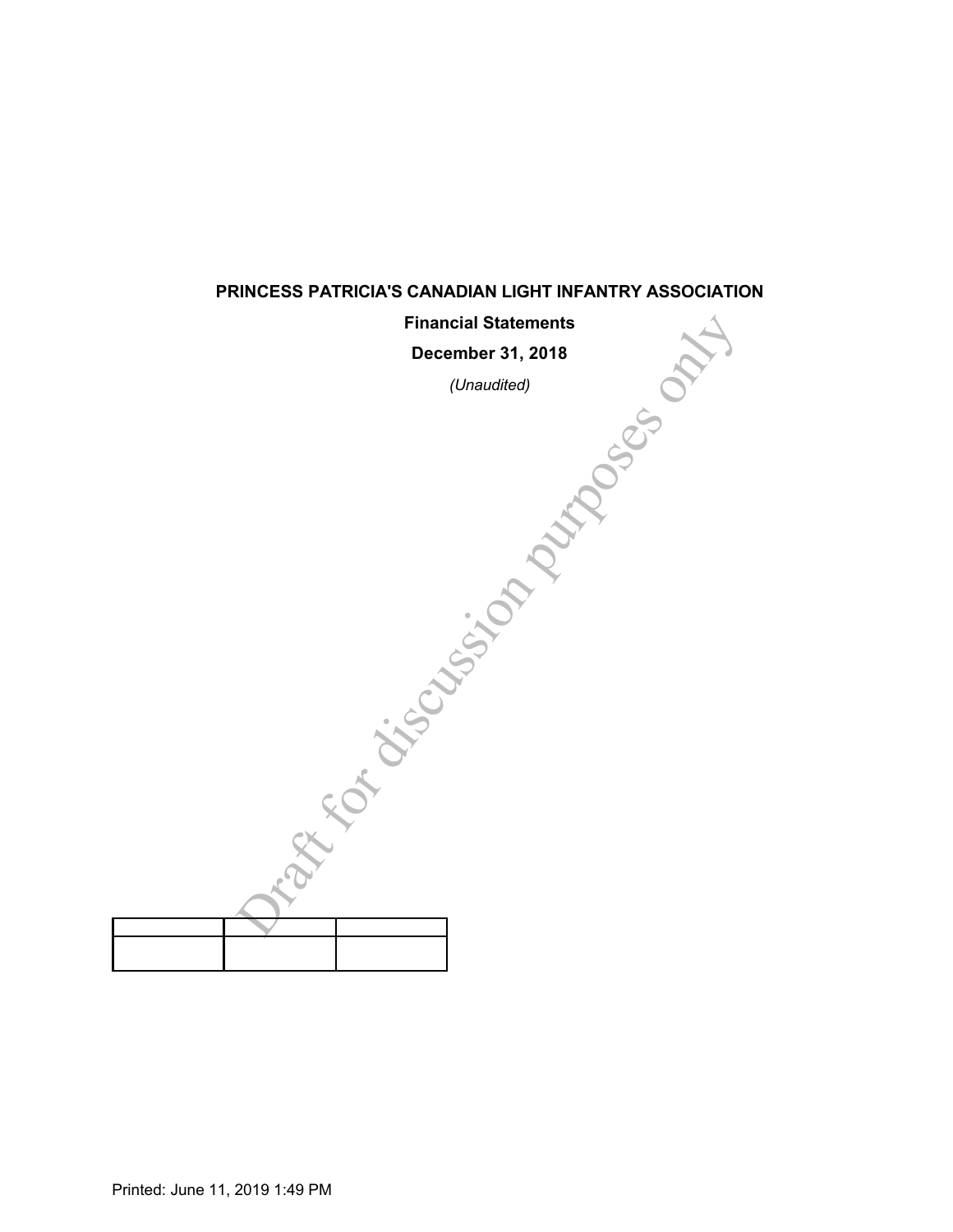# **PRINCESS PATRICIA'S CANADIAN LIGHT INFANTRY ASSOCIATION Index to Financial Statements For the Year Ended December 31, 2018** *(Unaudited)*

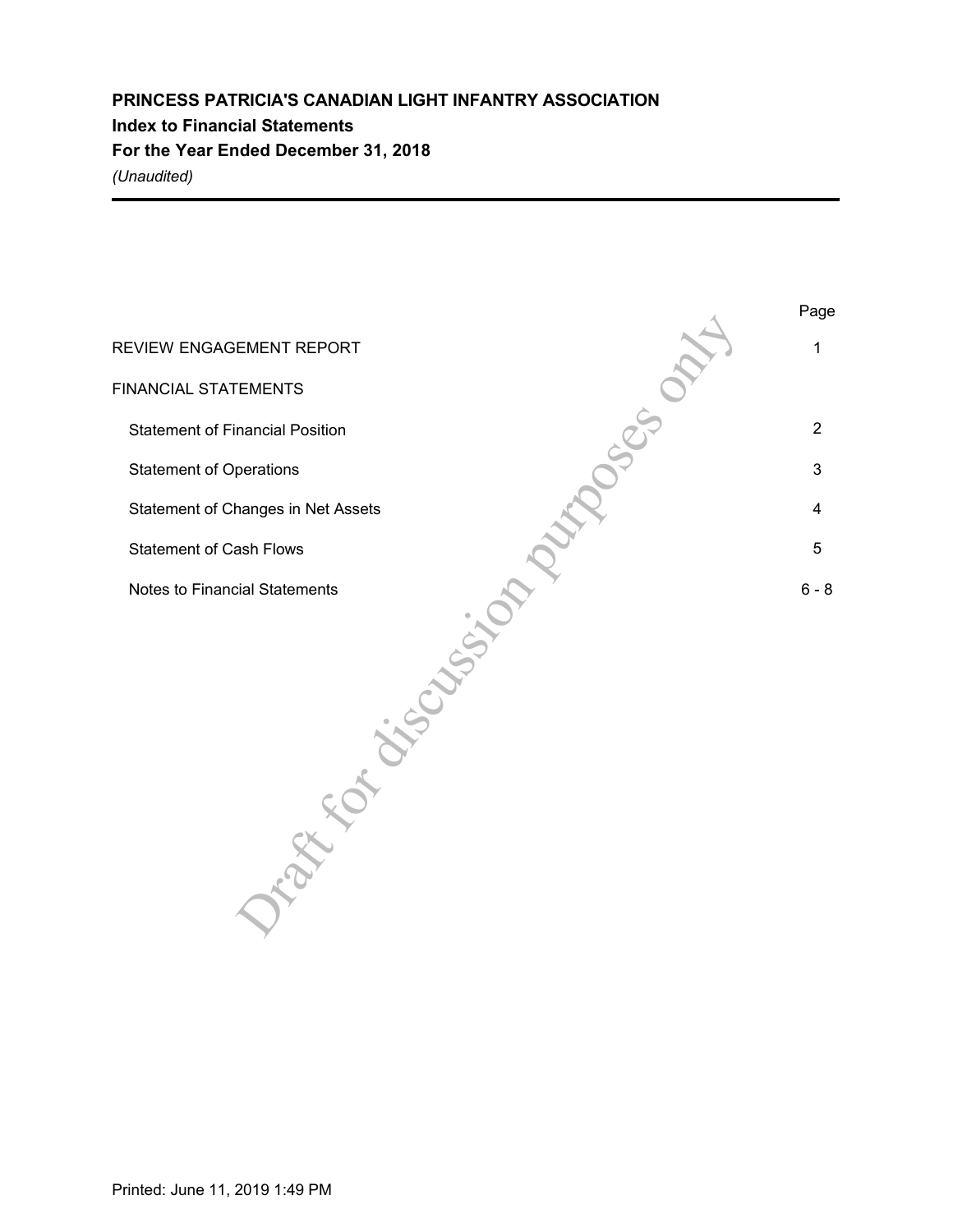

Tel: 403-266-5608 Fax: 403-233-7833 **www.bdo.ca**

BDO Canada LLP 903 - 8th Avenue SW, Suite 620 Calgary AB T2P 0P7 Canada

## **INDEPENDENT PRACTITIONER'S REVIEW ENGAGEMENT REPORT**

To the Members of Princess Patricia's Canadian Light Infantry Association

We have reviewed the accompanying financial statements of Princess Patricia's Canadian Light Infantry Association, that comprise the statement of financial position as at December 31, 2018 and the statements of operations, changes in net assets and cash flows for the year then ended, and a summary of significant accounting policies and other explanatory information.

Management's Responsibility for the Financial Statements

Management is responsible for the preparation and fair presentation of these financial statements in accordance with Canadian accounting standards for not-for-profit organizations, and for such internal control as management determines is necessary to enable the preparation of financial statements that are free from material misstatement, whether due to fraud or error.

Practitioner's Responsibility

Our responsibility is to express a conclusion on the accompanying financial statements based on our review. We conducted our review in accordance with Canadian generally accepted standards for review engagements, which require us to comply with relevant ethical requirements.

A review of financial statements in accordance with Canadian generally accepted standards for review engagements is a limited assurance engagement. The practitioner performs procedures, primarily consisting of making inquiries of management and others within the entity, as appropriate, and applying analytical procedures, and evaluates the evidence obtained.

The procedures performed in a review are substantially less in extent than, and vary in nature from, those performed in an audit conducted in accordance with Canadian generally accepted auditing standards. Accordingly, we do not express an audit opinion on these financial statements.

Conclusion

Entraneon Maria Controllery Association<br>
accompanying financial statements of Princess Patricia's Canadian Light inflantly Association,<br>
such as a becember 31, 2018 and the statements of operations, charges in net assets a Based on our review, nothing has come to our attention that causes us to believe that these financial statements do not present fairly, in all material respects, the financial position of Princess Patricia's Canadian Light Infantry Association as at December 31, 2018 and the results of its operations and its cash flows for the year then ended in accordance with Canadian accounting standards for not-for-profit organizations.

Other Matter

The financial statements of Princess Patricia's Canadian Light Infantry Association for the year ended at December 31, 2017 were reviewed by the firm of Calvista LLP, whose practice now operates under BDO Canada LLP, and who expressed an unmodified opinion on those statements on December 31, 2017.

Chartered Professional Accountants

Calgary, Alberta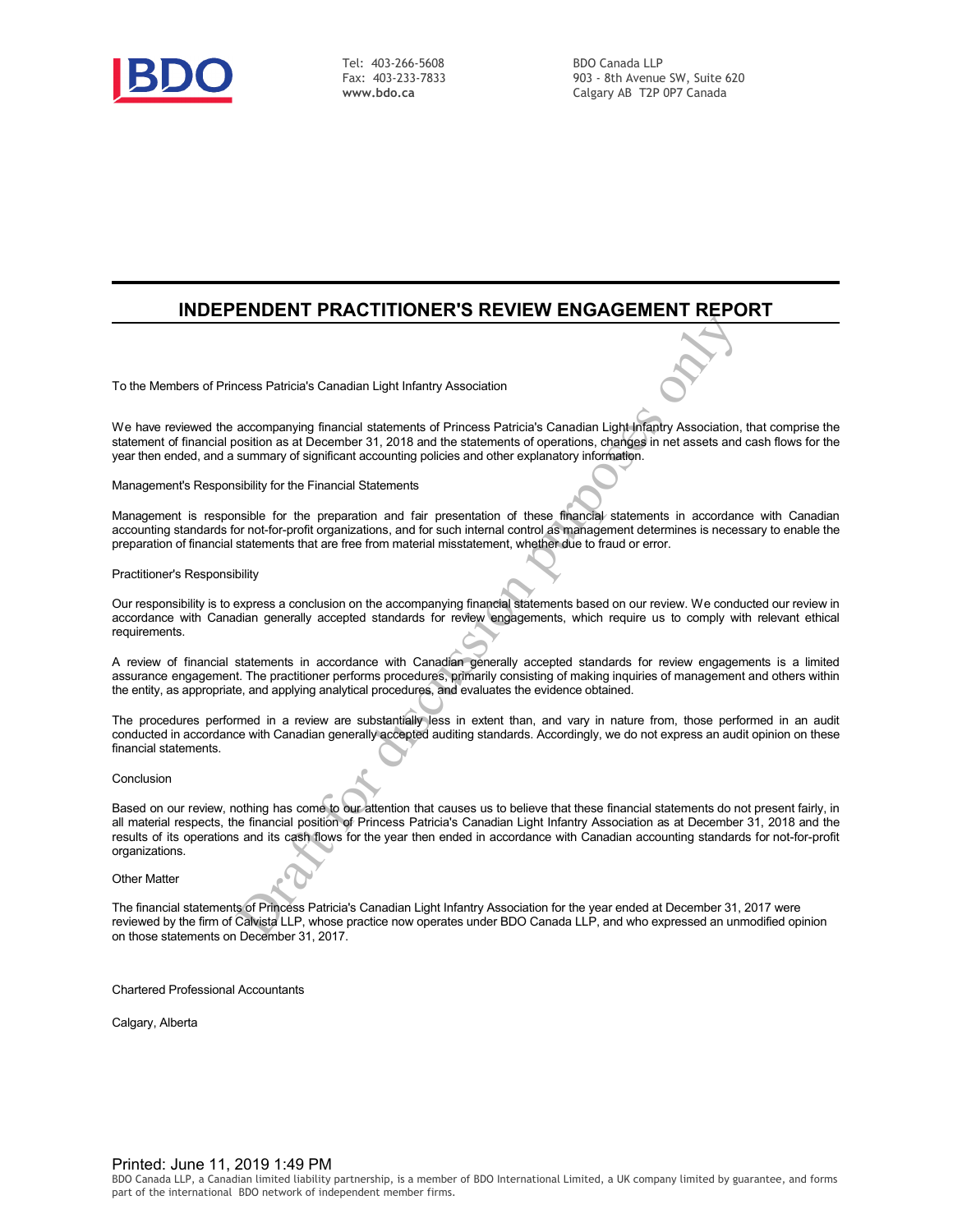## **Statement of Financial Position**

## **As at December 31, 2018**

|                                                                                                | 2018                   | 2017                            |
|------------------------------------------------------------------------------------------------|------------------------|---------------------------------|
| <b>Assets</b>                                                                                  |                        |                                 |
| Current                                                                                        |                        |                                 |
| Cash<br>Restricted cash (Casino account)<br>Prepaid expenses                                   | \$<br>37,363<br>98,147 | \$<br>36,293<br>49,956<br>2,100 |
|                                                                                                | 135,510                | \$<br>88,349                    |
| <b>Liabilities and net assets</b><br>Current                                                   |                        |                                 |
| Accounts payable and accrued liabilities<br>Deferred contributions (Note 3)<br>Deferred income | 3,499<br>98,147<br>765 | \$<br>6,000<br>52,055<br>150    |
|                                                                                                | 102,411                | 58,205                          |
| <b>Net assets</b>                                                                              | 33,099                 | 30,144                          |
|                                                                                                | \$<br>135,510          | \$<br>88,349                    |
| On behalf of the Board<br>Director                                                             |                        |                                 |
| <b>Director</b>                                                                                |                        |                                 |
|                                                                                                |                        |                                 |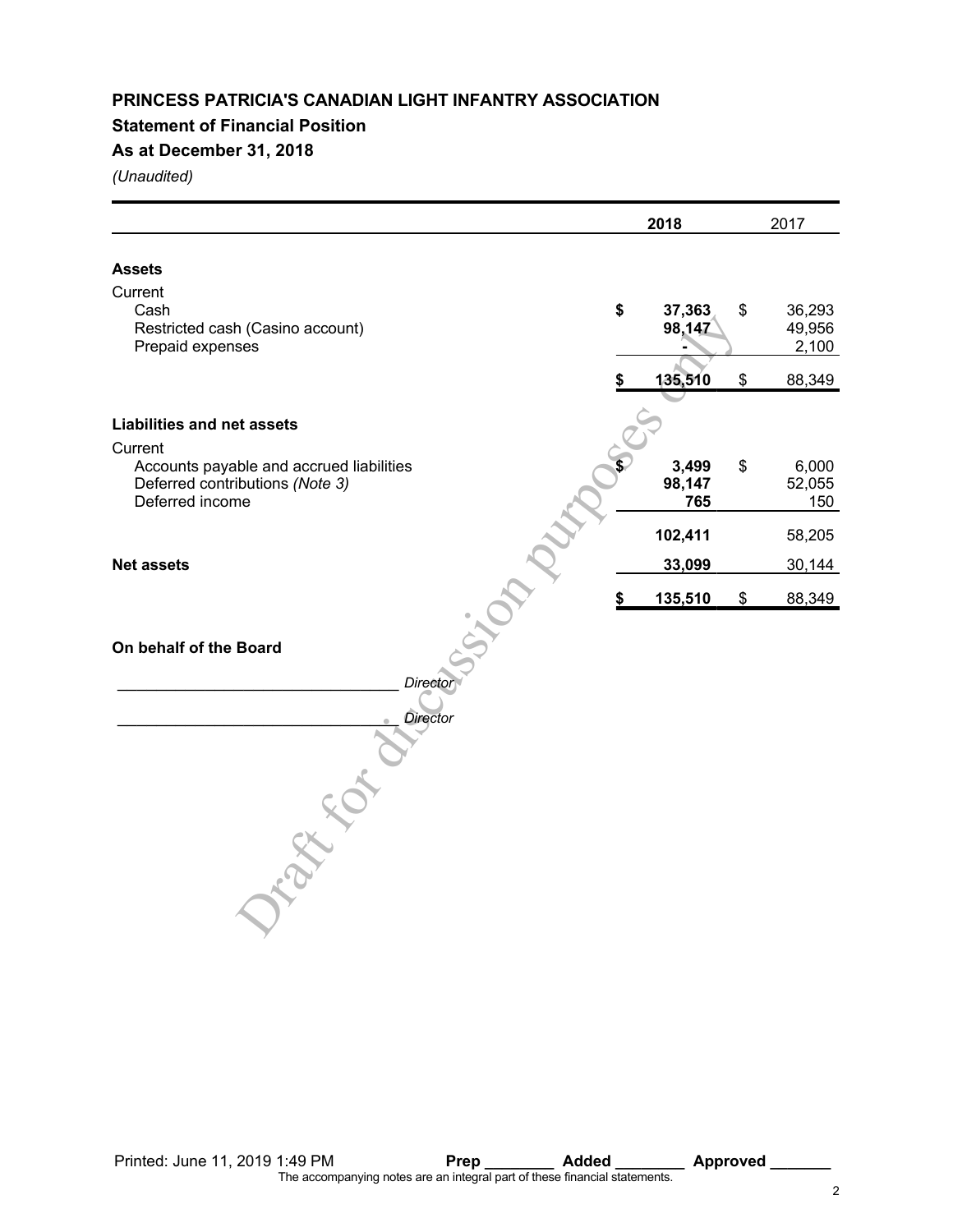## **Statement of Operations**

**For the Year Ended December 31, 2018**

|                                | <b>General Fund</b> | <b>Casino Fund</b> | 2018         | 2017         |
|--------------------------------|---------------------|--------------------|--------------|--------------|
| Revenue                        |                     |                    |              |              |
| Casino                         | \$                  | \$<br>27,321       | \$<br>27,321 | \$<br>38,404 |
| Memberships                    | 17,677              |                    | 17,677       | 20,475       |
| Interest                       |                     |                    |              | 363          |
| Other revenue                  | 15,903              |                    | 15,903       |              |
|                                | 33,580              | 27,321             | 60,901       | 59,242       |
| <b>Expenses</b>                |                     |                    |              |              |
| Travel                         | 23,039              | 1,176              | 24,215       | 5,462        |
| <b>Museum donations</b>        |                     | 10,000             | 10,000       | 10,000       |
| Cadets and other donations     | 68                  | 5,750              | 5,818        | 5,480        |
| Office                         | 4,228               | 890                | 5,118        | 2,120        |
| Donation to Hamilton Gault     |                     |                    |              |              |
| Memorial Fund (Note 4)         |                     | 5,000              | 5,000        | 6,500        |
| Casino advisors                |                     | 2,213              | 2,213        |              |
| Insurance                      |                     | 2,100              | 2,100        | 1,021        |
| Annual general meeting         | 1,000               |                    | 1,000        | 750          |
| Professional fees              | 1,000               |                    | 1,000        | 7,623        |
| Telephone                      | 778                 | 16                 | 794          | 809          |
| Paypal expenses                | 443                 |                    | 443          | 159          |
| Newsletter and bulletin        |                     | 128                | 128          | 150          |
| Interest and bank charges      | 69                  | 48                 | 117          | 116          |
| <b>Donation Kipness Centre</b> |                     |                    |              | 5,000        |
| Friends of the colonel Belcher |                     |                    |              | 5,000        |
| Computer and website           |                     |                    |              | 630          |
| <b>Donation The Military</b>   |                     |                    |              |              |
| <b>Museums Foundation</b>      |                     |                    |              | 5,000        |
|                                | 30,625              | 27,321             | 57,946       | 55,820       |
| <b>Excess of revenue over</b>  |                     |                    |              |              |
| expenses                       | 2,955               | \$                 | \$<br>2,955  | \$<br>3,422  |
|                                |                     |                    |              |              |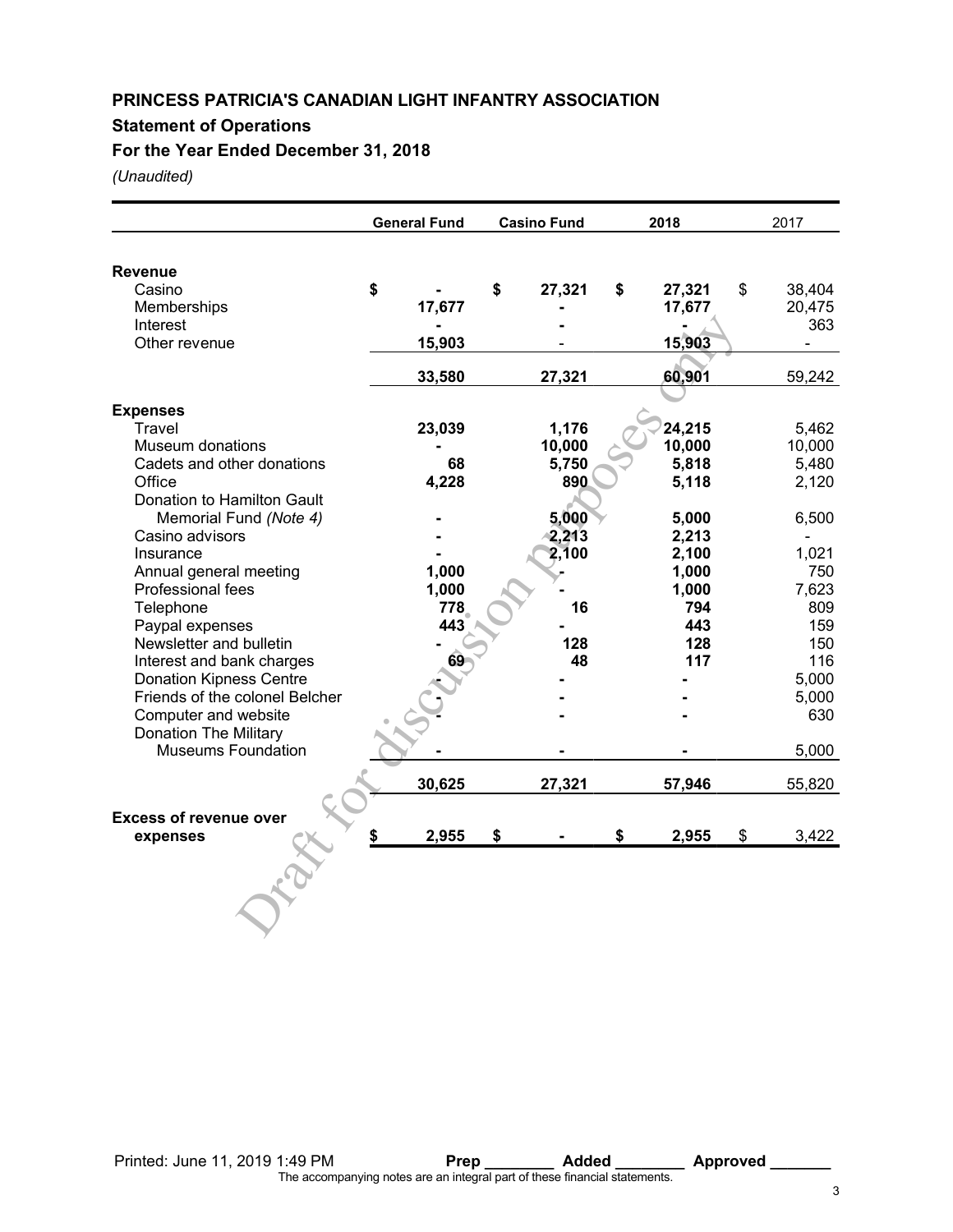## **Statement of Changes in Net Assets**

## **For the Year Ended December 31, 2018**

|                                                                   |               | <b>Total</b><br>2018 | Total<br>2017         |
|-------------------------------------------------------------------|---------------|----------------------|-----------------------|
| Net assets - beginning of year<br>Excess of revenue over expenses | \$            | 30,144<br>2,955      | \$<br>26,722<br>3,422 |
| Net assets - end of year                                          | \$            | 33,099               | \$<br>30,144          |
|                                                                   |               |                      |                       |
|                                                                   | <b>Zoocen</b> |                      |                       |
|                                                                   |               |                      |                       |
|                                                                   |               |                      |                       |
|                                                                   |               |                      |                       |
|                                                                   |               |                      |                       |
|                                                                   |               |                      |                       |
|                                                                   |               |                      |                       |
|                                                                   |               |                      |                       |
| Tape of Chicago Map                                               |               |                      |                       |
|                                                                   |               |                      |                       |
|                                                                   |               |                      |                       |
|                                                                   |               |                      |                       |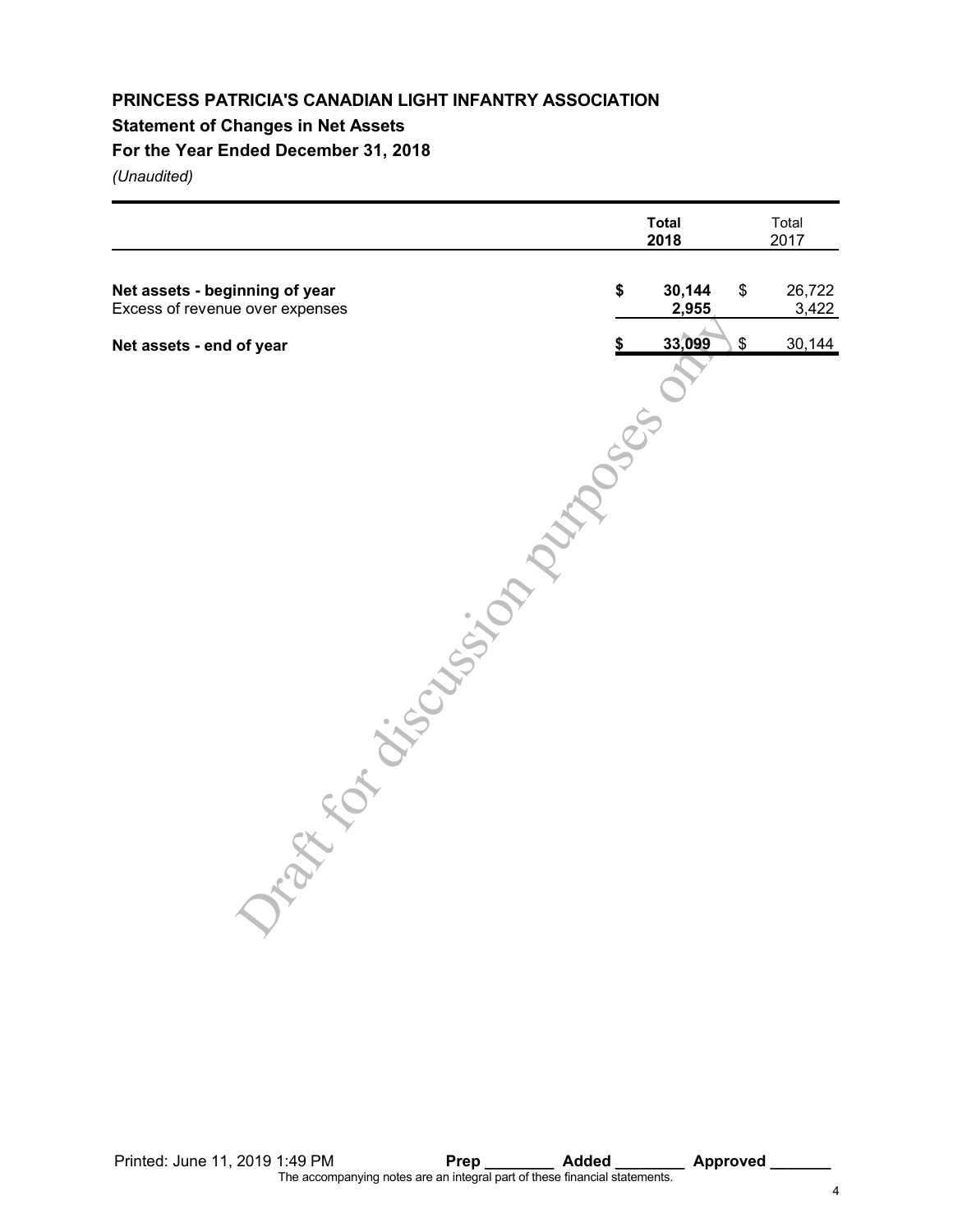## **Statement of Cash Flows**

## **For the Year Ended December 31, 2018**

|                                              | 2018 |           |    | 2017      |
|----------------------------------------------|------|-----------|----|-----------|
| <b>Operating activities</b>                  |      |           |    |           |
| Excess (deficiency) of revenue over expenses | \$   | 2,955     | \$ | 3,422     |
| Changes in non-cash working capital:         |      |           |    |           |
| Accounts payable and accrued liabilities     |      | (2,500)   |    | 4,000     |
| Deferred revenue                             |      | 615       |    | (435)     |
| Prepaid expenses                             |      | 2,100     |    | (1,079)   |
| Deferred contributions                       |      | 46,091    |    | (38, 404) |
| Restricted cash (Casino account)             |      | (48, 191) |    | 39,483    |
|                                              |      | (1, 885)  |    | 3,565     |
| Cash flow from operating activities          |      | 1,070     |    | 6,987     |
| <b>Investing activities</b>                  |      |           |    |           |
| Term deposit proceeds                        |      |           |    | 26,205    |
| Increase in cash flow                        |      | 1,070     |    | 33,192    |
| Cash - beginning of year                     |      | 36,293    |    | 3,101     |
| Cash - end of year                           | \$   | 37,363    | \$ | 36,293    |
|                                              |      |           |    |           |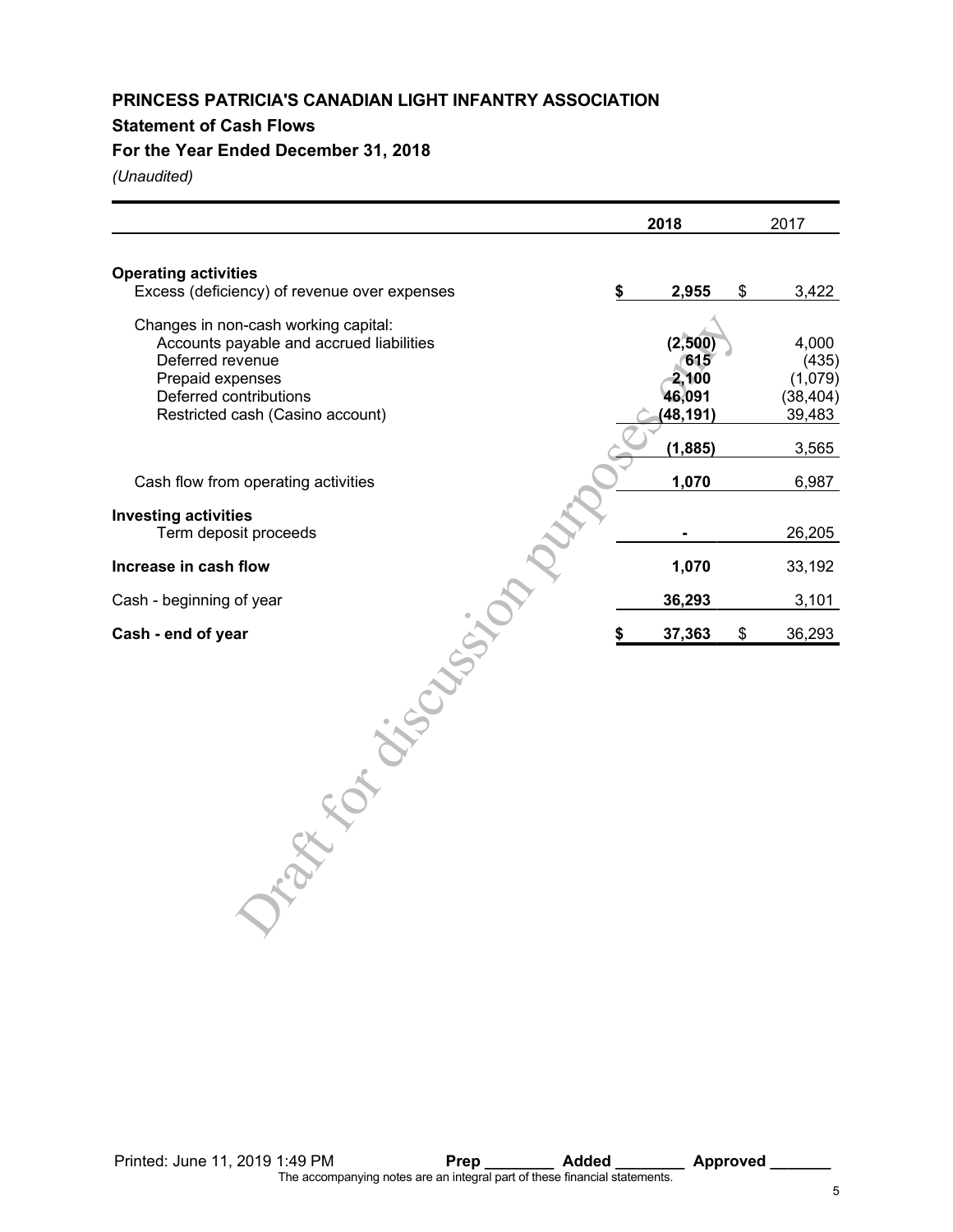### **Notes to Financial Statements**

### **Year Ended December 31, 2018**

#### *(Unaudited)*

#### **1. Purpose of the association**

Princess Patricia's Canadian Light Infantry Association ("the Association") was established in 1947 as a not-for-profit corporation and continued under the Canada Not-For-Profit Corporations Act in 2014. As a not-for-profit association, the Association is exempt from income tax pursuant to paragraph 149(1)(l) of the Income Tax Act (Canada). The Association's purpose is to provide support to members and veterans of the Princess Patricia's Canadian Light Infantry and their families.

#### **2. Summary of significant accounting policies**

#### Basis of presentation

The financial statements were prepared in accordance with Canadian accounting standards for notfor-profit organizations (ASNFPO).

#### Revenue recognition

The Association follows the deferral method of accounting for contributions.

Solution of the microter has but (can based). The Sosociations purposes and veterans of the Princess Patricia's Canadian Light Infrarementers and veterans of the Princess Patricia's Canadian Light Infrarements were prepare Restricted contributions are recognized as revenue in the year in which the related expenses are incurred. Unrestricted contributions are recognized as revenue when received or receivable if the amount to be received can be reasonably estimated and collection is reasonably assured.

#### Cash and cash equivalents

Cash and cash equivalents are comprised of cash in bank, cash on hand and short-term, highly liquid investments with original maturities of three months or less and that are subject to an insignificant risk of change in value. The Association currently holds no cash equivalents.

#### Financial instruments policy

Financial instruments are recorded at fair value when acquired or issued, and subsequently measured at amortized cost.

The financial assets measured at cost include cash, casino fund bank account, and term deposits. The financial liabilities measured at cost include accounts payable and accrued liabilities, deferred income, and deferred contributions.

#### Contributed services

The operations of the Association depends on the contribution of time by volunteers. The fair value of donated services cannot be reasonably determined and are therefore not reflected in these financial statements.

*(continues)*

Printed: June 11, 2019 1:49 PM **Prep Added Approved**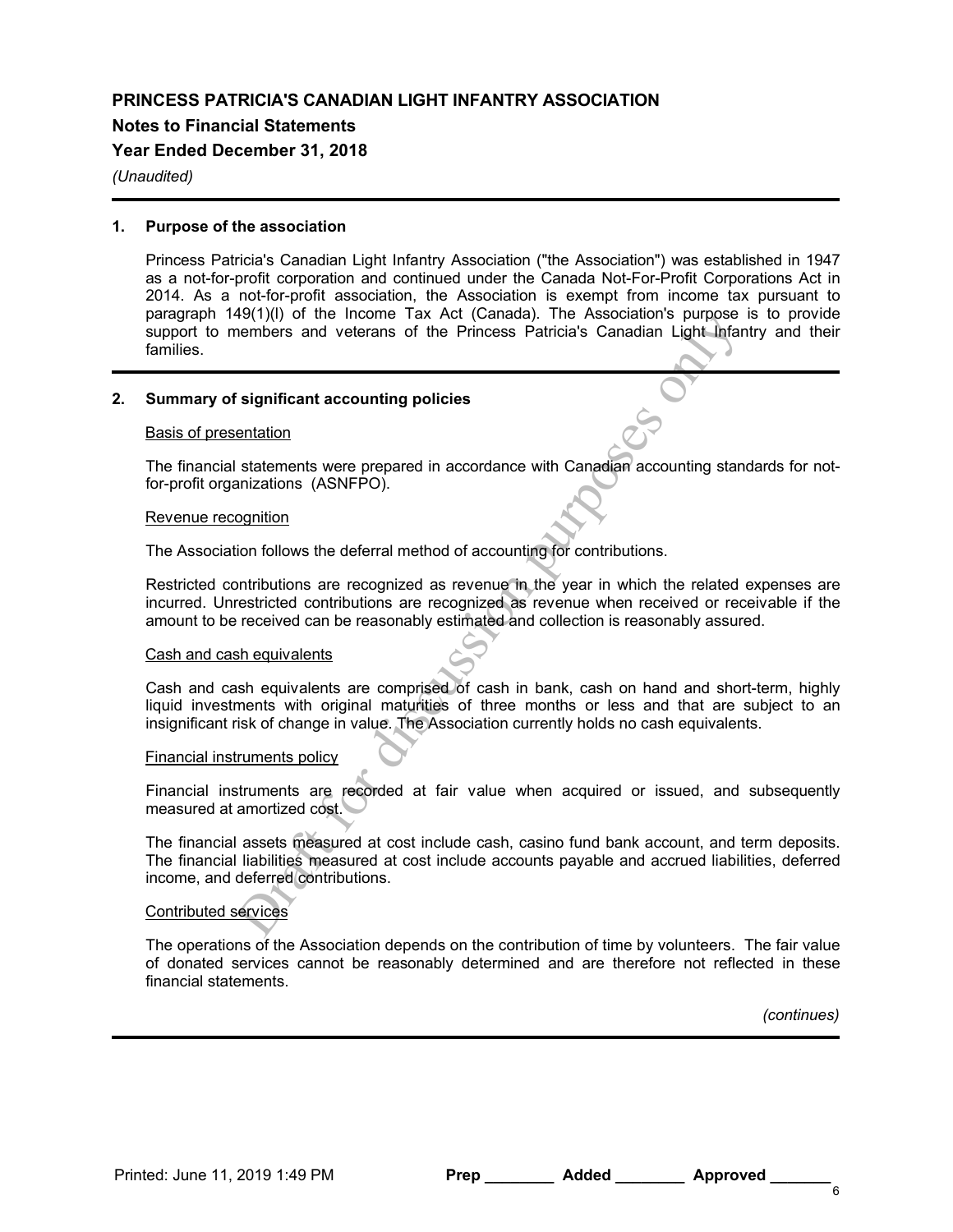### **Notes to Financial Statements**

### **Year Ended December 31, 2018**

### *(Unaudited)*

### **2. Summary of significant accounting policies** *(continued)*

#### Measurement uncertainty

The preparation of financial statements in conformity with Canadian generally accepted accounting principles requires management to make estimates and assumptions that affect the reported amount of assets and liabilities, and the reported amounts of revenues and expenses during the period. Such estimates are periodically reviewed and any adjustments necessary are reported in earnings in the period in which they become known. Actual results could differ from these estimates. Estimates included in the preparation of these financial statements include the determination of deferred contributions.

### **3. Deferred contributions**

| $100$ regained management to make $\sqrt{2}$<br>amount of assets and liabilities, and the reported amounts of revenues and expenses during the<br>period. Such estimates are periodically reviewed and any adjustments necessary are reported in<br>earnings in the period in which they become known. Actual results could differ from these estimates.<br>Estimates included in the preparation of these financial statements include the determination of<br>deferred contributions. |    |                               |                           |
|-----------------------------------------------------------------------------------------------------------------------------------------------------------------------------------------------------------------------------------------------------------------------------------------------------------------------------------------------------------------------------------------------------------------------------------------------------------------------------------------|----|-------------------------------|---------------------------|
|                                                                                                                                                                                                                                                                                                                                                                                                                                                                                         |    |                               |                           |
| Deferred contributions                                                                                                                                                                                                                                                                                                                                                                                                                                                                  |    |                               |                           |
| Contributions from casinos are recognized in revenue in the year in which related expenses are<br>ncurred.                                                                                                                                                                                                                                                                                                                                                                              |    |                               |                           |
|                                                                                                                                                                                                                                                                                                                                                                                                                                                                                         |    | 2018                          | 2017                      |
| Balance, beginning of year<br>Related expenditures<br>Revenue received from casinos                                                                                                                                                                                                                                                                                                                                                                                                     | \$ | 52,055<br>(27, 321)<br>73,413 | \$<br>90,460<br>(38, 405) |
| Balance, end of year                                                                                                                                                                                                                                                                                                                                                                                                                                                                    |    | 98,147                        | \$<br>52,055              |
| Controlled not-for-profit entity                                                                                                                                                                                                                                                                                                                                                                                                                                                        |    |                               |                           |
| The Hamilton Gault Memorial Fund ("the Fund"), an unincorporated registered charitable<br>organization, is controlled by the Association. The Fund was established in order to carry out the<br>charitable operations of the Association.                                                                                                                                                                                                                                               |    |                               |                           |
| A summary of the Fund's financial statements, which have not been consolidated with the<br>Association's, are as follows:                                                                                                                                                                                                                                                                                                                                                               |    |                               |                           |
| <b>Statement of financial position</b>                                                                                                                                                                                                                                                                                                                                                                                                                                                  |    |                               |                           |
| Assets<br>Liabilities                                                                                                                                                                                                                                                                                                                                                                                                                                                                   | \$ | 775,656<br>(7, 910)           | \$<br>822,285<br>(8, 410) |
| Net assets                                                                                                                                                                                                                                                                                                                                                                                                                                                                              | S  | 767,746                       | \$<br>813,875             |
|                                                                                                                                                                                                                                                                                                                                                                                                                                                                                         |    |                               |                           |

## **4. Controlled not-for-profit entity**

| <b>Statement of financial position</b><br>Assets<br>Liabilities | \$<br>775,656<br>(7,910)    | \$<br>822,285<br>(8, 410) |
|-----------------------------------------------------------------|-----------------------------|---------------------------|
| Net assets                                                      | 767,746                     | \$<br>813,875             |
| <b>Statement of operations</b><br>Revenue<br><b>Expenses</b>    | \$<br>(7, 819)<br>(38, 310) | \$<br>79,085<br>(35, 653) |
| Excess of revenue over expenses                                 | (46, 129)                   | \$<br>43,432              |
|                                                                 |                             |                           |

*(continues)*

| Prep | Added | <b>Approved</b> |
|------|-------|-----------------|
|      |       |                 |